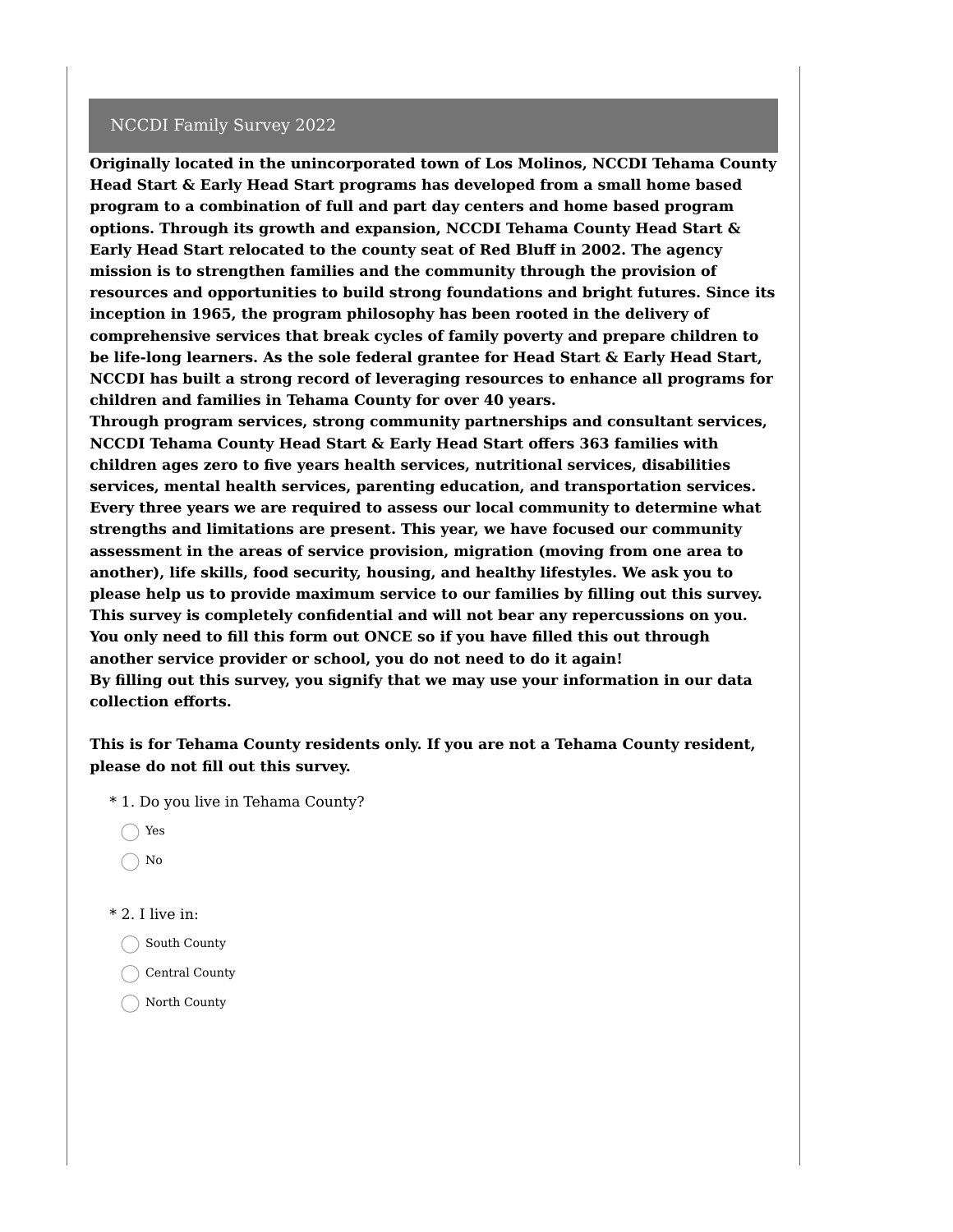- 3. Which city do you live in? (Check Location)
	- $\bigcap$  Corning
	- Flournoy
	- Paskenta  $\left($
	- $\bigcap$  Richfield
	- Rancho Tehama Preserve
	- Gerber
	- Los Molinos
	- Proberta
	- $\bigcap$  Tehama
	- $\bigcirc$  Vina
	- Manton
	- Mill Creek
	- Mineral
	- $\bigcap$  Red Bluff
	- Paynes Creek
	- Not Applicable

## 4. What is the age of your child?

- Under 1 year
- $\bigcirc$  1 year
- ◯ 2 Years
- ◯ 3 Years
- ◯ 4 Years
- $\bigcap$  5 Years

5. If your child attends a local early learning and care program, what would you like for them to get out of it? (check all that apply)

| School readiness                  |  |
|-----------------------------------|--|
| Parent education                  |  |
| Childcare                         |  |
| Socialization for my child        |  |
| Family support in times of crisis |  |
| Other (please specify)            |  |
|                                   |  |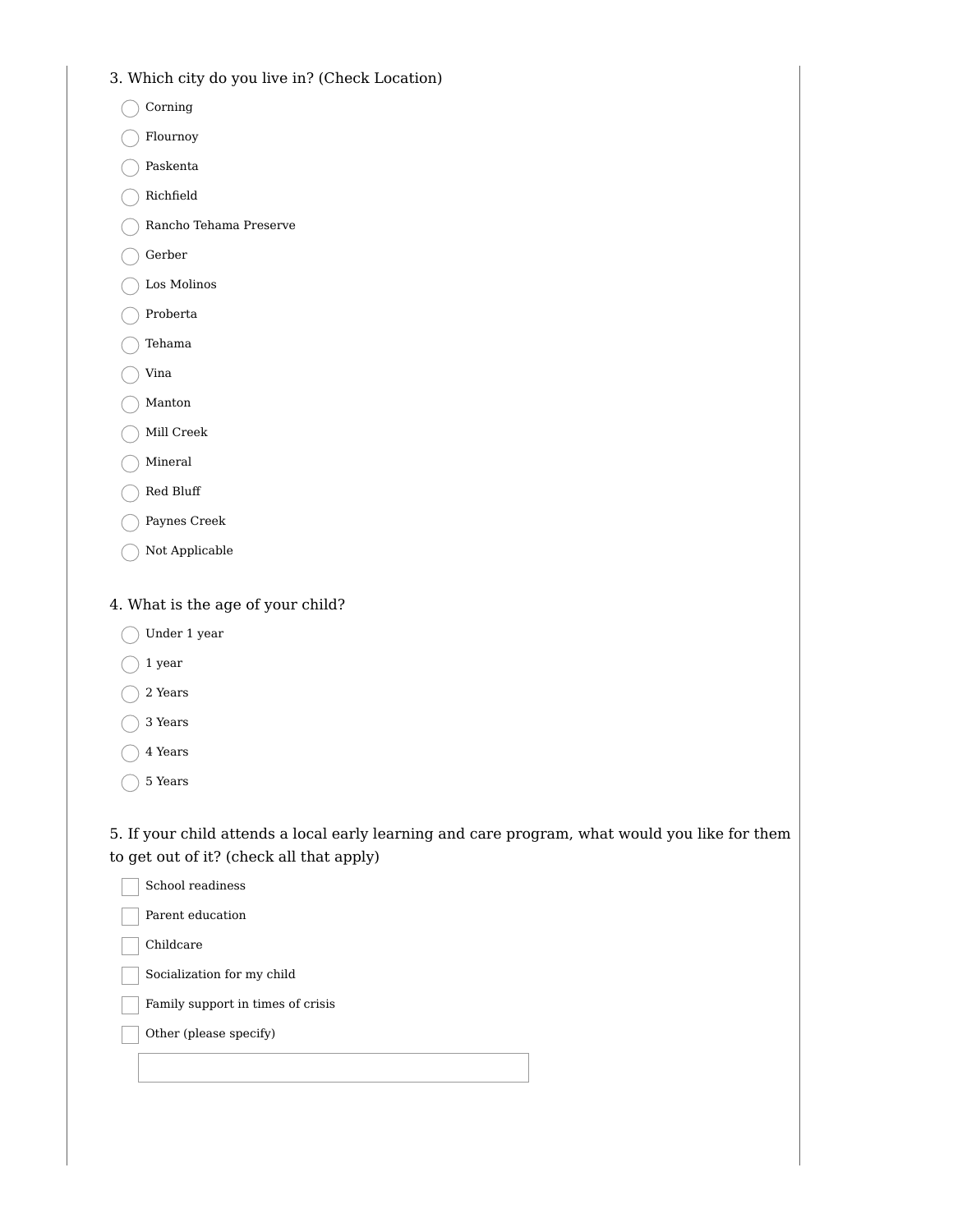| <b>School Readiness</b>                                           | Health Families Tehama |
|-------------------------------------------------------------------|------------------------|
| $\rm NCCDI$                                                       | Not applicable         |
| TCDE State PreK                                                   |                        |
| Other (please specify)                                            |                        |
|                                                                   |                        |
| 7. Are you currently (check all that apply):                      |                        |
| Employed full-time                                                |                        |
| Employed, making minimum wage or less                             |                        |
| Employed part-time                                                |                        |
| Employed part-time temporary                                      |                        |
| Unemployed, less than 3 months                                    |                        |
| Unemployed, more than 3 months                                    |                        |
| Retired                                                           |                        |
| Homemaker                                                         |                        |
| Disabled                                                          |                        |
| Student                                                           |                        |
| Seeking employment                                                |                        |
| Currently participating in a state work training program          |                        |
| 8. Have you had your work disrupted due to COVID-19?              |                        |
| Yes                                                               |                        |
| No                                                                |                        |
| Not Applicable                                                    |                        |
| If so, how:                                                       |                        |
|                                                                   |                        |
|                                                                   |                        |
| 9. Do you have a varied schedule of days and hours of employment? |                        |
| Yes                                                               |                        |
| No                                                                |                        |

 $\bigcirc$  N/A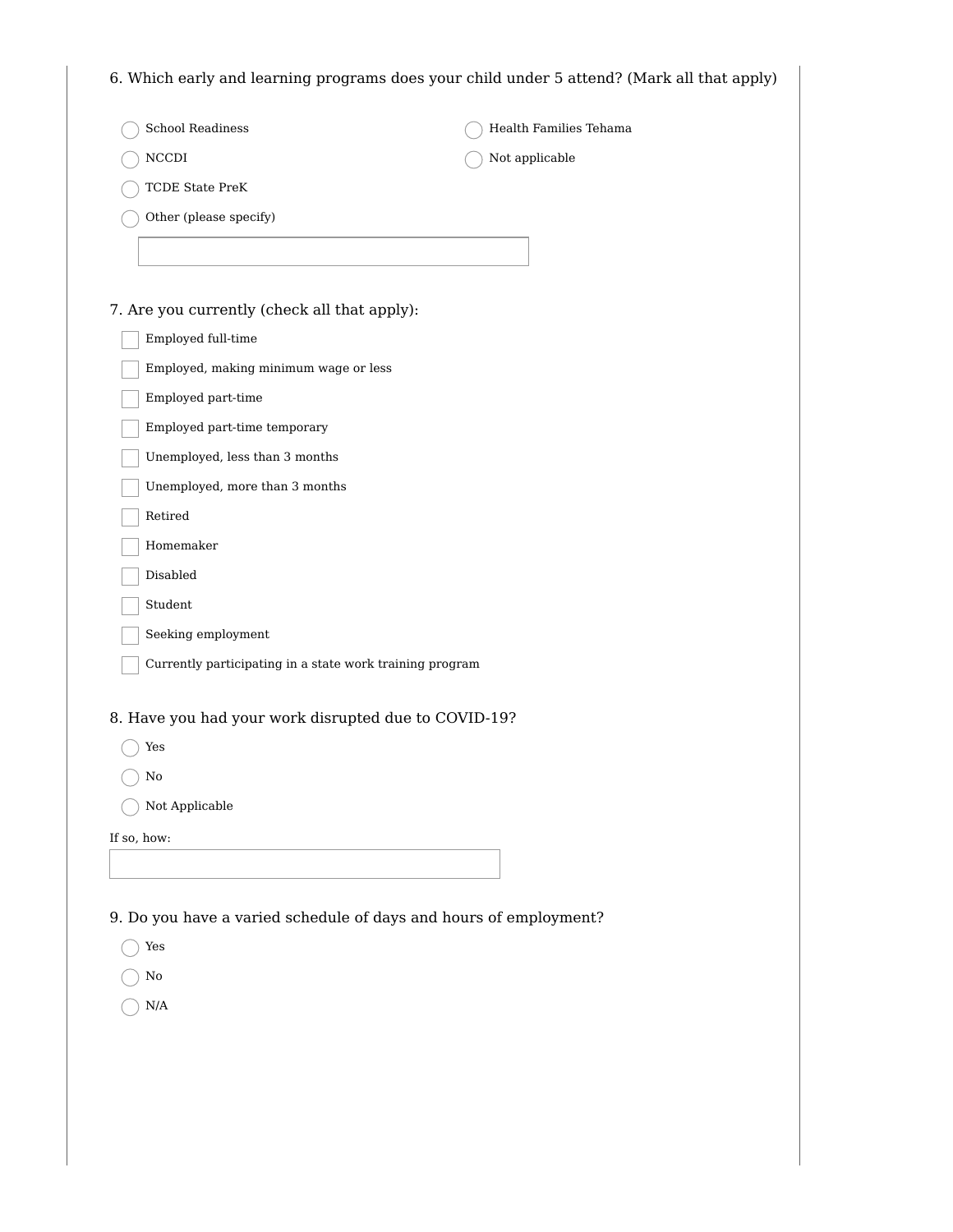| 10. Does your job require you to work weekends?                                   |
|-----------------------------------------------------------------------------------|
| Yes                                                                               |
| No                                                                                |
| Sometimes                                                                         |
| $\rm N/A$                                                                         |
|                                                                                   |
| 11. Employment in the town I live in is a problem because (check all that apply): |
| People lack skills to obtain a job                                                |
| People are unable to find jobs in this area                                       |
| There are few jobs for people without skills                                      |
| Current jobs are low paying                                                       |
| People lack education to obtain a job                                             |
| Cost of transportation                                                            |
| Long commute to jobs                                                              |
| Employers leaving the area                                                        |
| Lack of transportation                                                            |
| Employment in my town is not a problem                                            |
| Other (please specify)                                                            |
|                                                                                   |
|                                                                                   |
| 12. Please identify your strengths for gaining employment (check all that apply): |
| Formally trained or certified skills                                              |
| Positive work history                                                             |
| Dependable transportation                                                         |
| Skills gained from experience                                                     |
| Education                                                                         |
| Dependable childcare                                                              |
| Other (please specify)                                                            |
|                                                                                   |
|                                                                                   |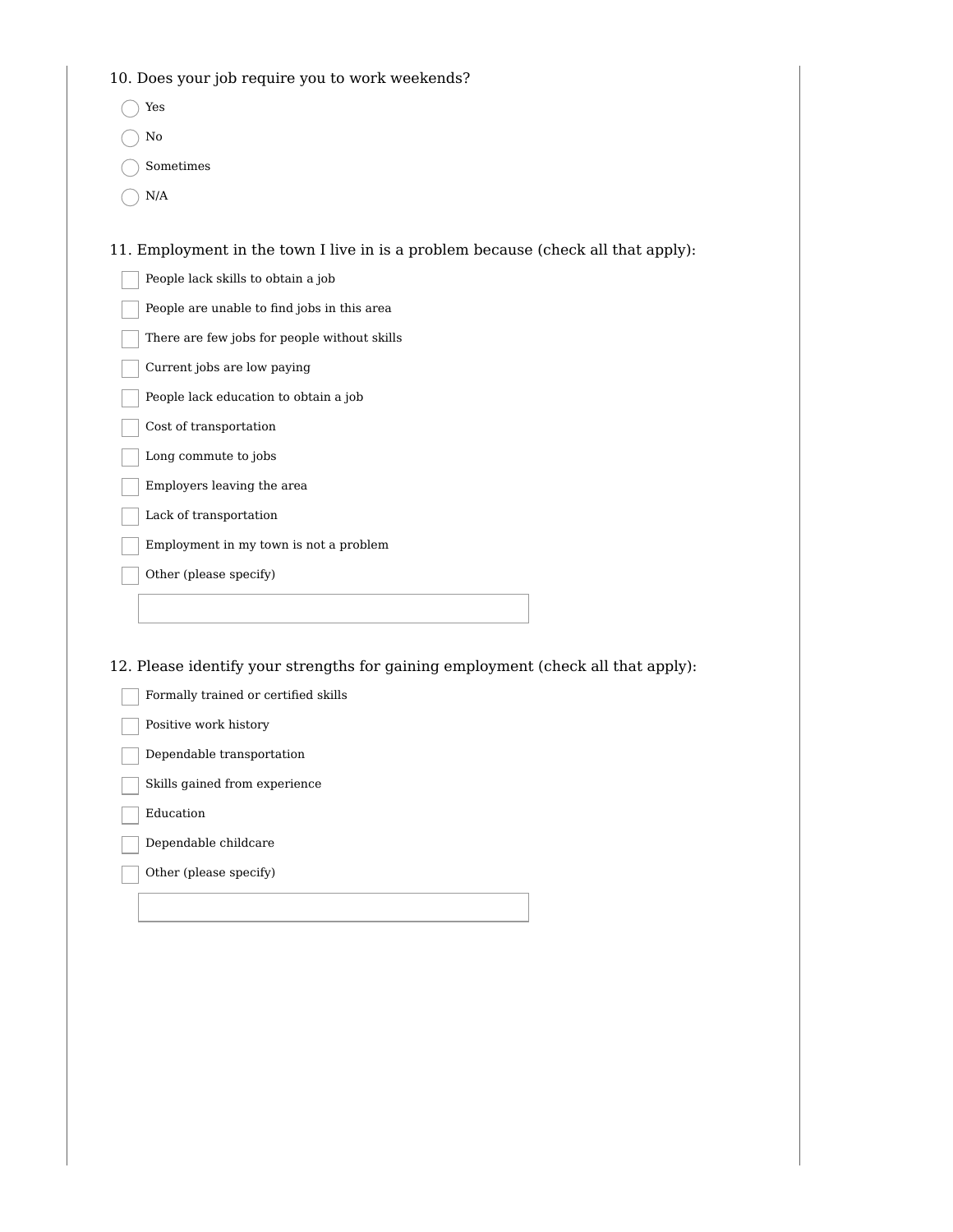13. Please identify any barriers you have to obtaining or maintaining employment (check all that apply):

| Lack of transportation                 |
|----------------------------------------|
| Permanent health problem/disability    |
| Lack of high school diploma/GED        |
| Emotionally unable to work             |
| Discrimination (age, race, gender)     |
| Lack of reliable childcare             |
| Temporary disability or health problem |
| Pregnancy                              |
| I do not have barriers to employment   |
| Other (please specify)                 |
|                                        |
|                                        |
| $\sim$ $\sim$<br>$\sim$ $\sim$ $\sim$  |

14. Do you need any of the following employment services? (check all that apply)

| Unemployment assistance        |
|--------------------------------|
| Support achieving goals        |
| Career search                  |
| Shelter workshops              |
| Skills training                |
| Job seeking assistance         |
| Business ownership information |
| Vocational rehabilitation      |
| None                           |
| Other (please specify)         |
|                                |
|                                |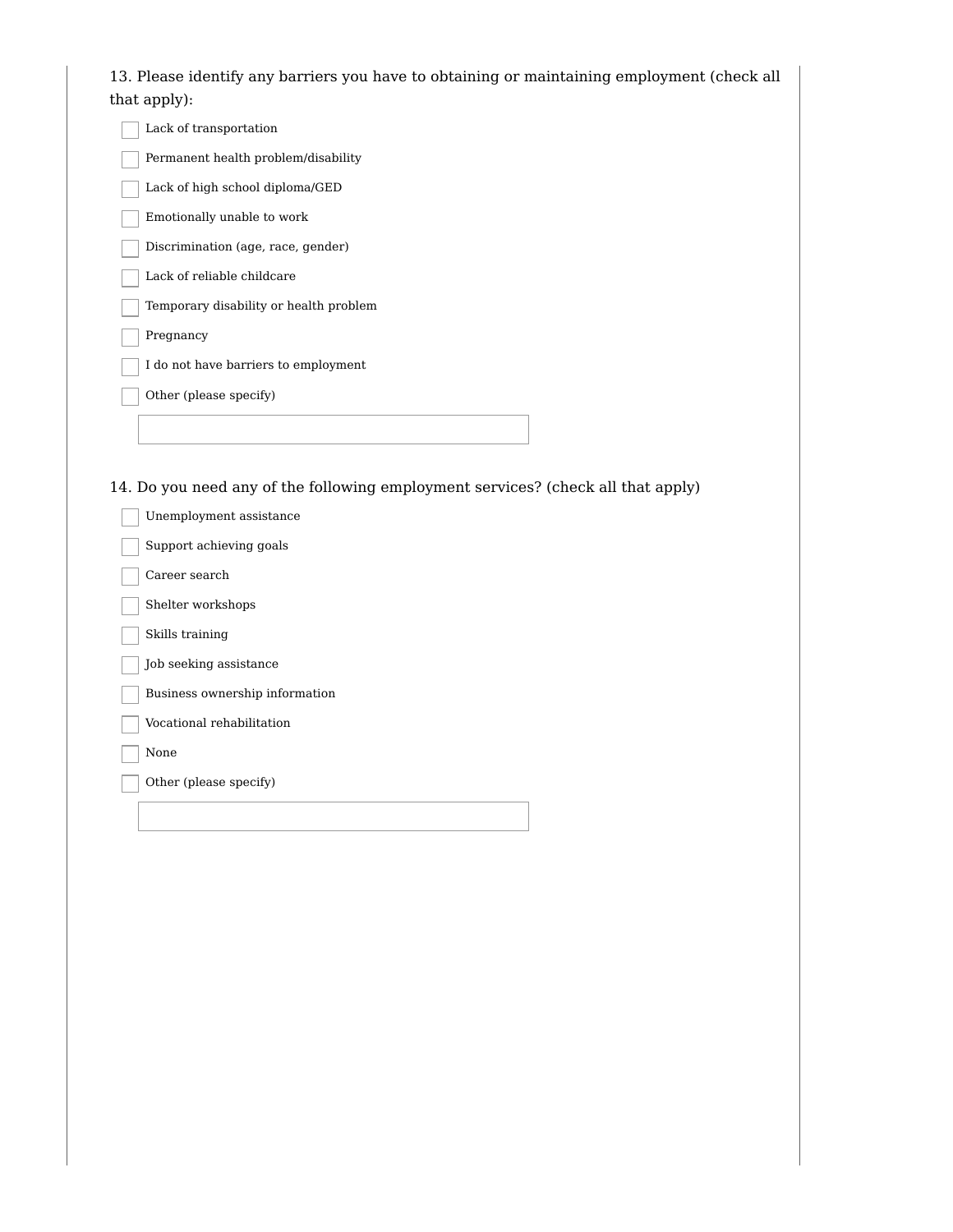## 15. Education is a problem in the town I live in because (check all that apply):

| Lack of access to programs for obtaining a GED        |
|-------------------------------------------------------|
| Lack of childcare                                     |
| Lack of programs for gaining computer skills          |
| Lack of college education opportunities               |
| Lack of dropout prevention programs                   |
| Cost of childcare                                     |
| Lack of cost of transportation                        |
| Lack of tuition money                                 |
| Lack of access to programs teaching vocational skills |
| Lack of childcare programs                            |
| Education is not a problem                            |
| Other (please specify)                                |
|                                                       |
|                                                       |

16. Please answer the following questions regarding education for yourself or family (check all that apply):

Satisfied with education Would like to improve reading/writing skills Would like to improve English or speaking skills Would like to improve math skills Would like to obtain a GED or diploma Would like training in a specific area Would like to earn a college degree

Other (please specify)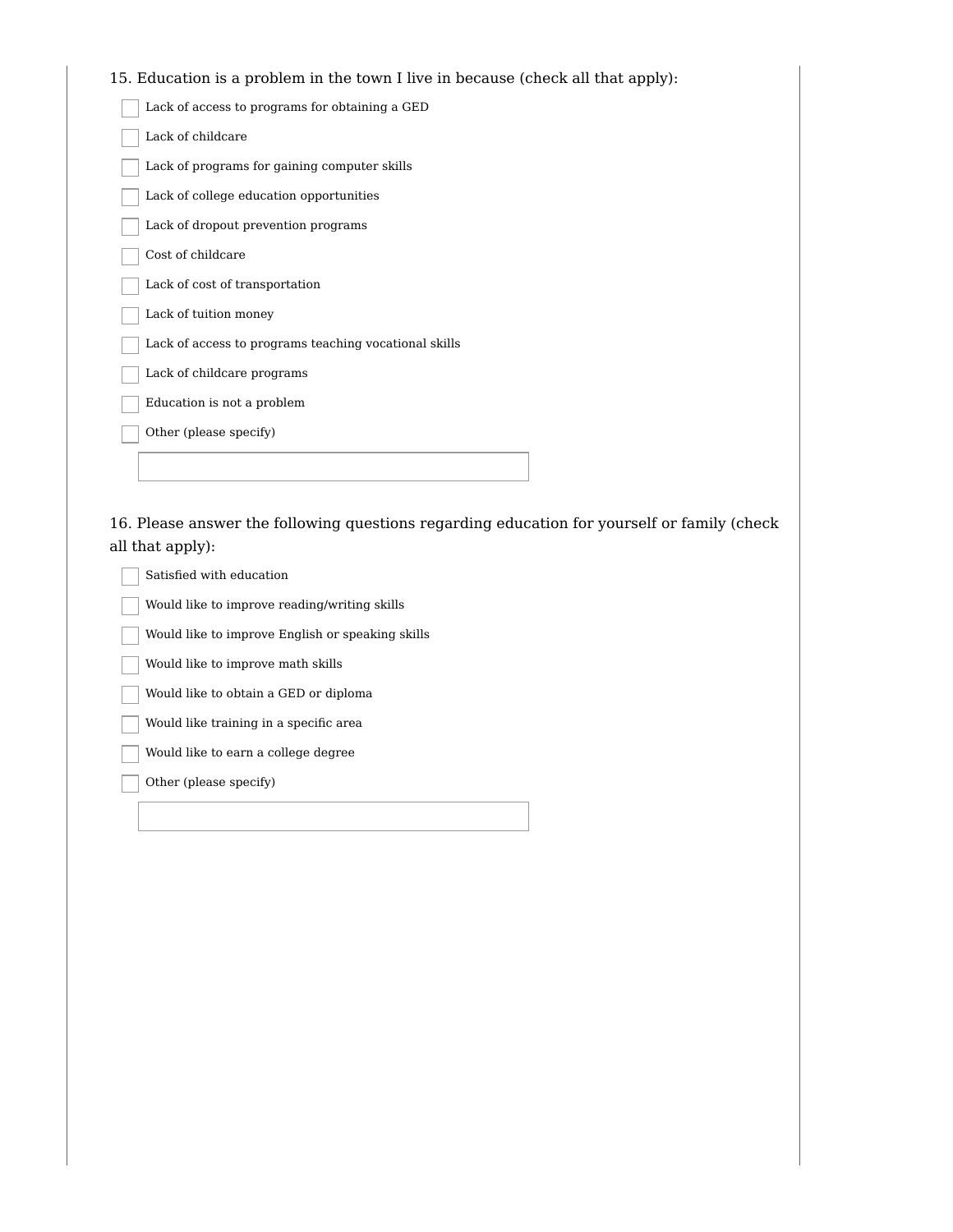# 17. Please check all that apply regarding you or your family's barriers to education:

| Lack of transportation                                                            |
|-----------------------------------------------------------------------------------|
| Lack of childcare                                                                 |
| Previous difficulty in school                                                     |
| Cost of school is a problem                                                       |
| Lack of high school diploma/GED                                                   |
| Language issues are a problem                                                     |
| Lack of financial support for education                                           |
| None                                                                              |
| Other (please specify)                                                            |
|                                                                                   |
|                                                                                   |
| 18. Do you need any of the following educational services? (check all that apply) |
| One on one support achieving goals                                                |

| One on one support active villy goals    |
|------------------------------------------|
| Vocational rehabilitation                |
| Pell grants/financial aid                |
| Community college/university information |
| English as a second language instruction |
| Adult Basic Education/GED classes        |
| Career counseling                        |
| Specialized skills training              |
| Literacy/reading tutoring                |
| Do not need any services                 |
| Other (please specify)                   |
|                                          |
|                                          |

# 19. Where do you live?

- House I own
- House I rent €
- Apartment
- $\bigcirc$  With relatives
- Public housing
- $\bigcap$  Shelter

Other (please specify)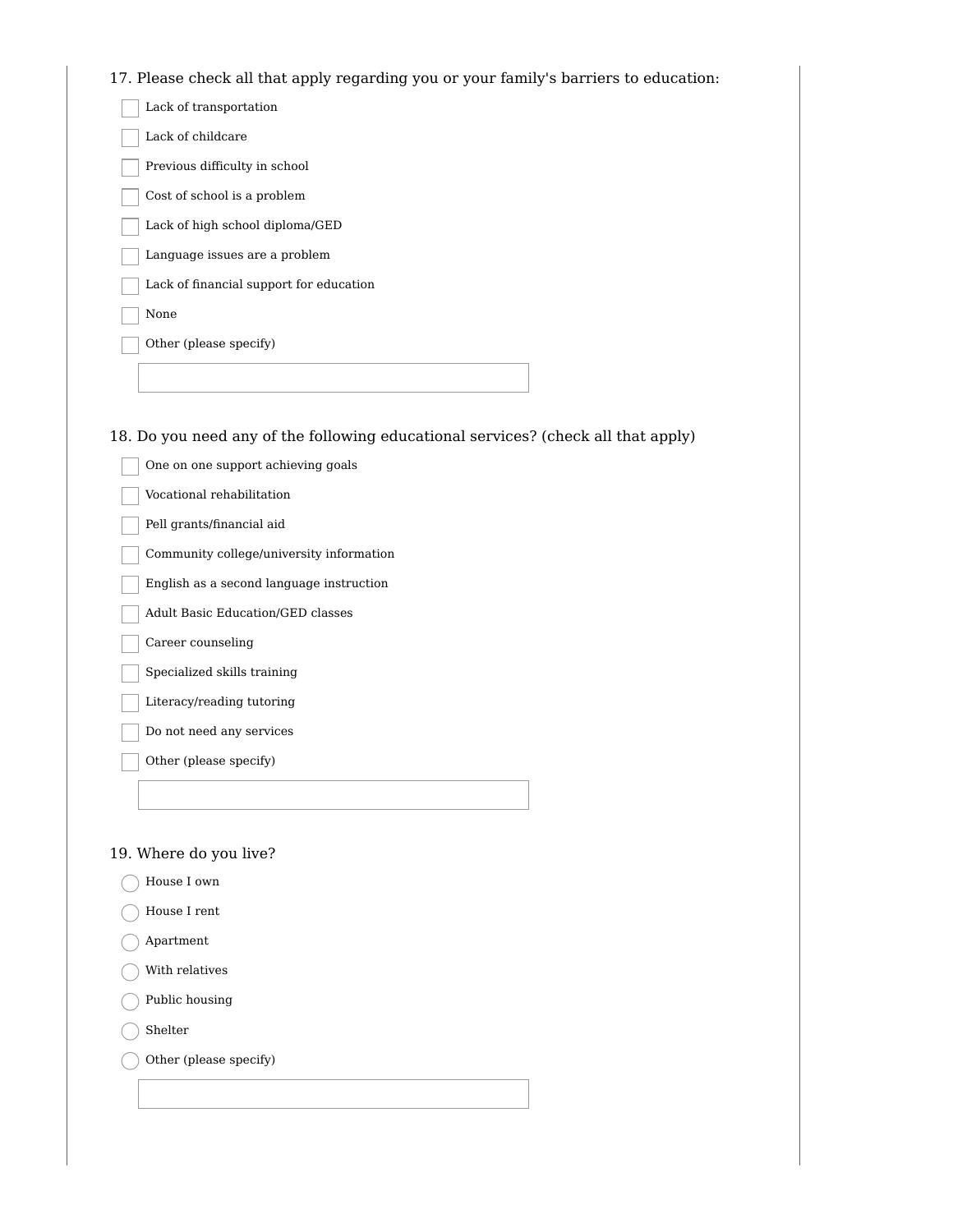20. Have you had trouble paying your rent/mortgage due to COVID-19 disruptions?

Yes

 $\bigcirc$  No

21. Housing is a problem in the town/county I live in for low-income families because (check all that apply):

| Cost of rent/house payment                                             |
|------------------------------------------------------------------------|
| Cost of utilities/rent deposit                                         |
| Housing size does not meet family needs                                |
| Lack of temporary emergency housing                                    |
| Need weatherization                                                    |
| Affordable housing not available                                       |
| Need repairs (roof, foundation, plumbing etc.)                         |
| Where housing is available, neighborhood conditions are not acceptable |
| Lack of shelters for emergency situations (domestic violence)          |
| Lack of shelters for emergency situations (natural disaster)           |
| Housing is not a problem                                               |
| Other (please specify)                                                 |

22. If you need temporary shelter, to what extent would you be able to find someplace within your community?

 $\bigcap$  Great extent , I would be able to find shelter in my community

 $\bigcap$  I might be able to find shelter in my community

 $\bigcap$  I would not be able to find shelter in my community

#### 23. Is your food supply adequate?

◯ Yes

 $\bigcap$  No

 $\bigcap$  Most of the time, but it runs out at the end of the month

24. Have you used a food pantry in the past 90 days?

◯ Yes

 $\bigcap$  No

25. Has your food security been impacted by the COVID-19 pandemic?

◯ Yes

 $\bigcap$  No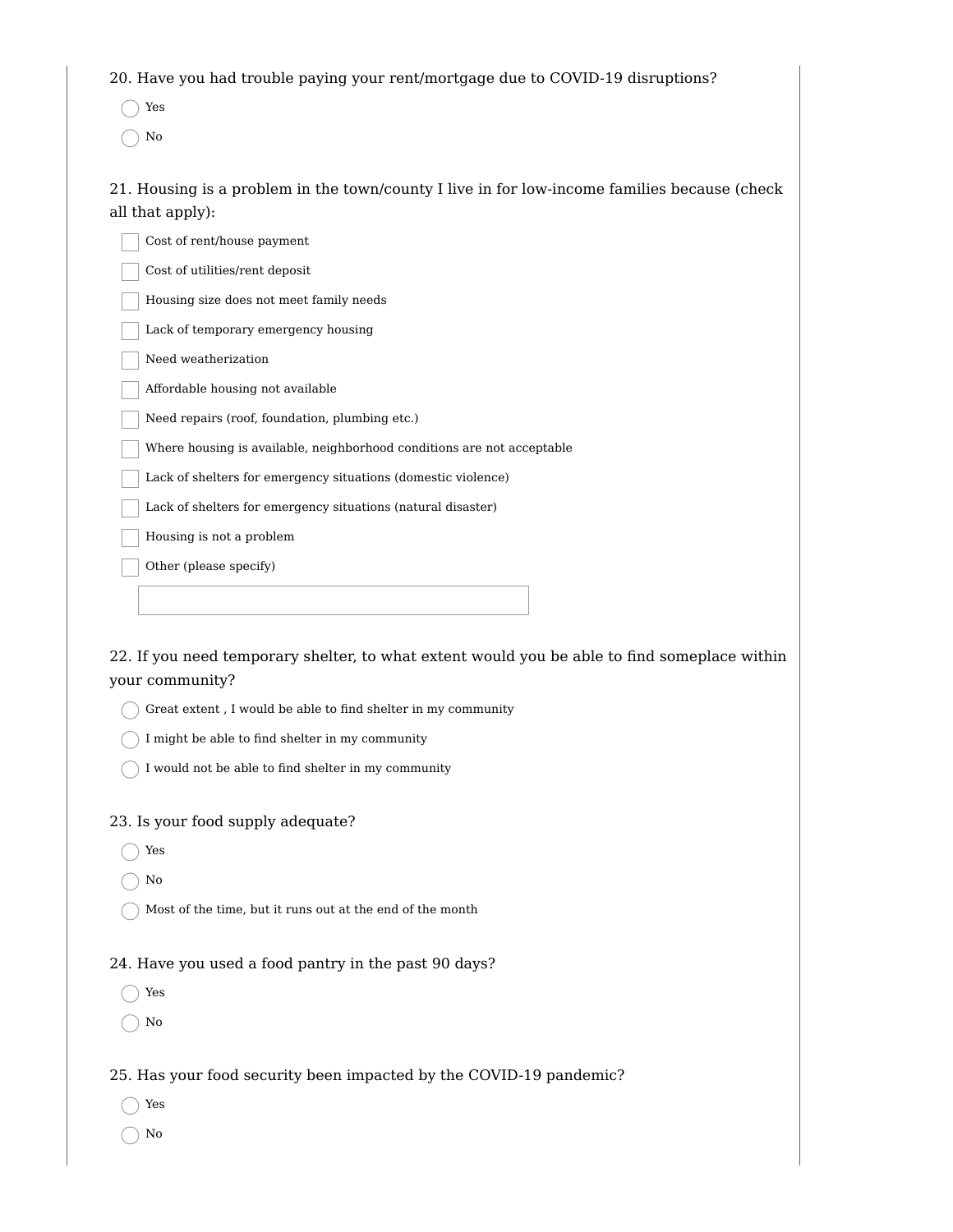26. Does your family eat fast food more than once a week?

- Yes
- $\bigcirc$  No

27. I have the following concerns in regard to my finances (check all that apply):

Lack of knowledge about budgeting

Difficulty managing money

Lack of use of earned income tax credit

Lack of knowledge about savings

Inadequate income

Other (please specify)

28. Do you have a savings account?

- Yes
- $\bigcap$  No

29. Please check any bills that have been past due or paid late in the past 3 months (check all that apply).

None Utility

Credit card

Medical

Rent

Other (please specify)

30. In the past six months have you (check all that apply):

| Used a food pantry |  |  |  |  |  |  |
|--------------------|--|--|--|--|--|--|
|--------------------|--|--|--|--|--|--|

Received TANF or cash aid

Received Medicaid

Had your TANF or aid sanctioned

Paid a bill late

None of the above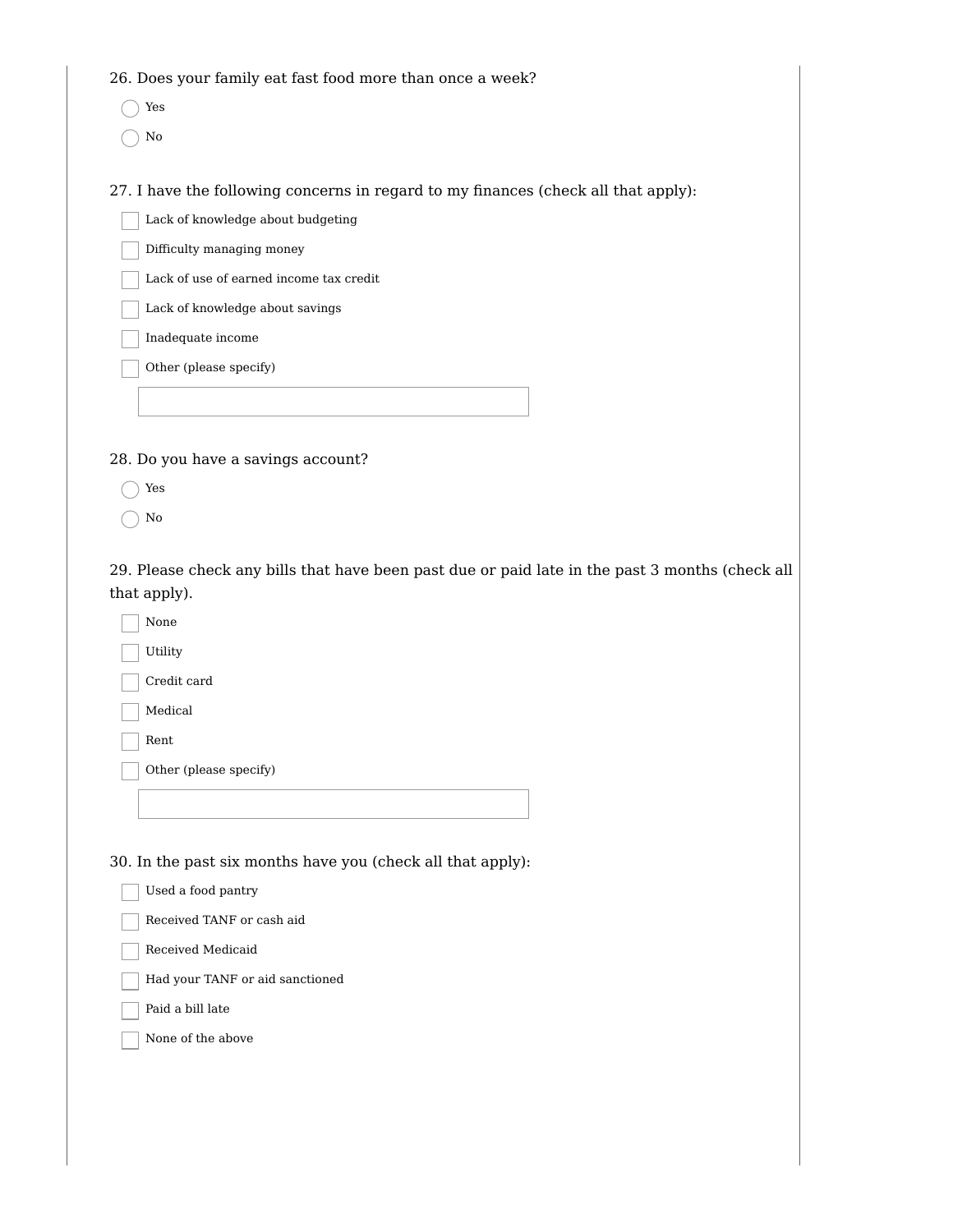# 31. Transportation is a problem for low-income families because of (check all that apply):

| 31. Transportation is a problem for low-income families because of (check all that a |
|--------------------------------------------------------------------------------------|
| Lack of knowledge on how to buy a car                                                |
| Cost of buying/down payment on a car                                                 |
| Lack of credit to buy a car                                                          |
| Cost of car maintenance                                                              |
| Cost of gasoline                                                                     |
| Lack of help in learning to drive/getting a license                                  |
| Limited public transportation                                                        |
| Not a problem                                                                        |
| Other (please specify)                                                               |
|                                                                                      |
|                                                                                      |
| 32. Health care is a problem for low-income families because (check all that apply): |
| Doctors will not accept Medicaid                                                     |
| No clinics or doctors offices in same town                                           |
| Waiting list for services                                                            |
| Hospital/emergency room not available in same town                                   |
| Lack of transportation                                                               |
| Insurance does not cover all services                                                |
| High co-payments                                                                     |
| Lack of income to pay for prescriptions                                              |
| Lack of income for medical emergencies                                               |
| Lack of resources for alcohol or drug abuse treatment                                |
| Lack of resources for mental health treatment                                        |
| Health care is not a problem for low-income families                                 |
| Other (please specify)                                                               |
|                                                                                      |

33. Have you ever been homeless or living doubled up with another family due to the cost of housing or family circumstances?

Yes

 $\bigcap$  No

34. Has anyone in your household in the last year experienced depression or mental illness?

Yes

 $\bigcirc$  No